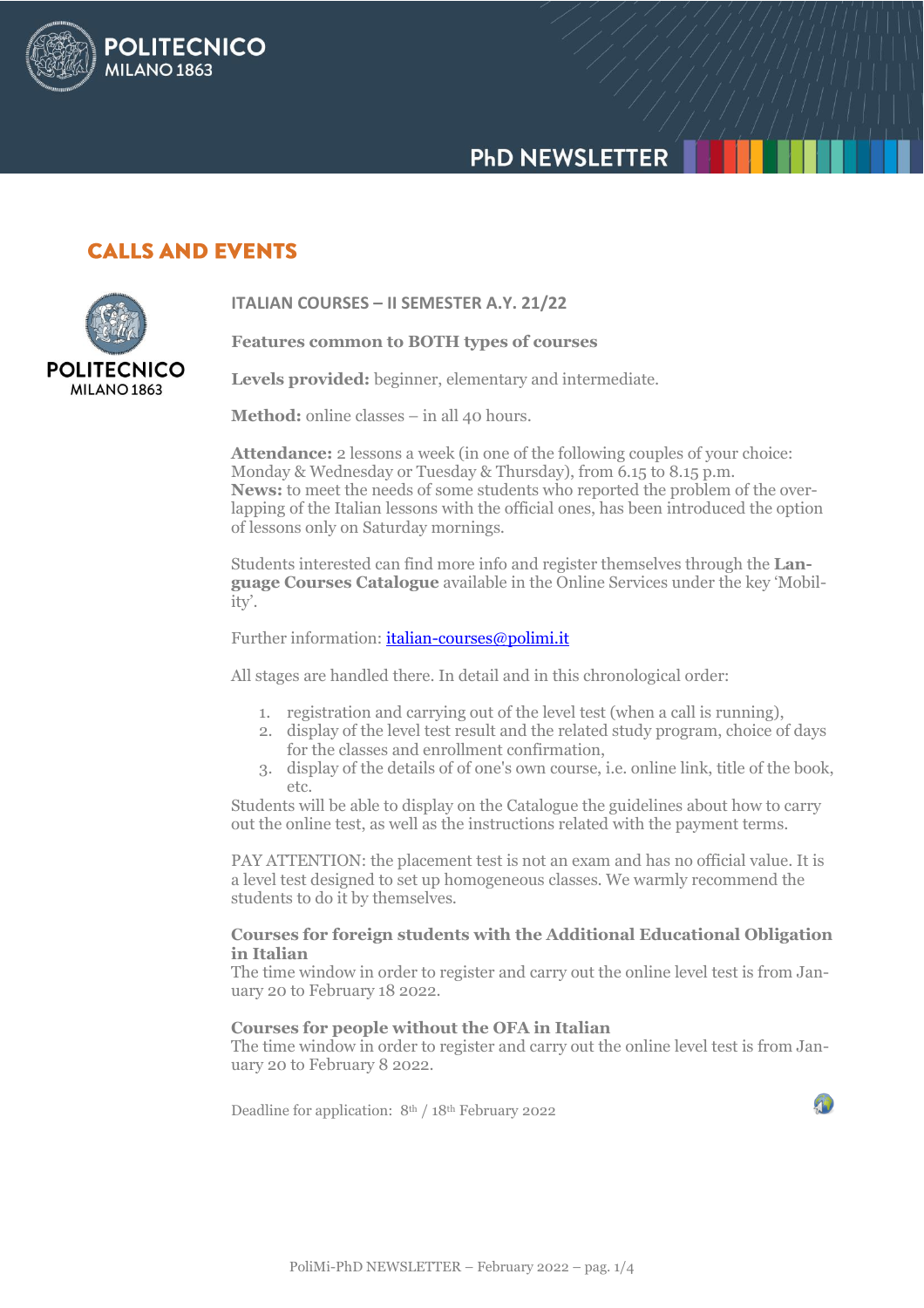### **ANILE PRIZE 2022**



The Angelo Marcello Anile Association announces the fifth edition of the Anile Prize.

The prize will be awarded for a PhD thesis written in English and submitted in an Italian university, concerning a topic that bridges the gap between mathematics and its applications. Works that use advanced mathematics and/or propose new mathematical models and methods FOR HEALTHCARE (particularly related to epidemics) are strongly encouraged. The work will be evaluated on the basis of the quality of the mathematics and of its impact on the application.

#### Eligibility

The candidate must have completed his/her doctoral dissertation and all other requirements for his/her doctorate during the period running from May  $1<sup>st</sup>$  2018 to July 31st 2022.

### The award will consist of:

- A citation certificate
- A cash award of  $E$  5000 (tax included)
- Refund of reasonable travel expenses to Catania
- The winner will also be given free life membership of the Angelo Marcello Anile Association (as an ordinary member).

Further information are available [here](http://www.assoama.it/premio-di-dottorato-anile-prize-2022/)

Deadline for application: July 31st 2022



# **STARTING COURSES - DOCTORAL PROGRAMMES**

# **PHD IN MECHANICAL ENGINEERING**

### **SMART MATERIALS BASED ON METALLIC AND CERAMIC SYSTEMS Prof. Maurizio Vedani**

The course provides a survey about the main groups of smart materials Aspects related to their structure, physical and mechanical properties, manufacturing routes, application-oriented design and case studies are covered.

From 7<sup>th</sup> February 2022

# **INTEGRATED EXPERIMENTAL AND COMPUTATIONAL APPROACHES TO THE DIAGNOSTICS OF STRUCTURES AND COMPONENTS**

### **Prof. Emanuele Zappa**

The course focuses on measuring strategies of the damage state of structures. The use of unmanned aerial vehicles for 3D shape, strain field and vibration measurement is discussed, in particular for applications in dangerous, harsh or hardly reaching environments.

From 9th February 2022

 $\blacktriangleright$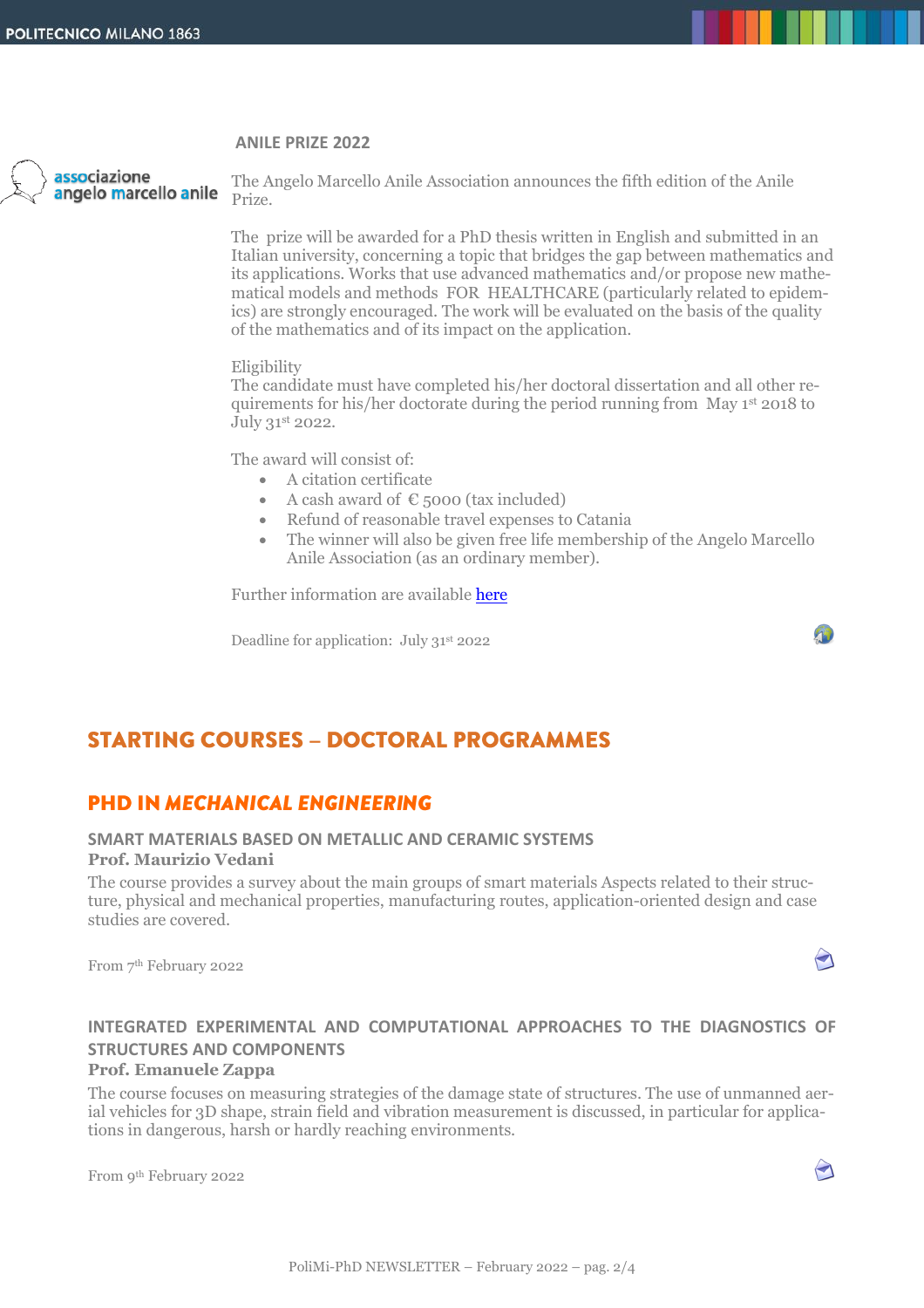# **PHD IN INFORMATION TECHNOLOGY**

# **ADVANCED DEEP LEARNING MODELS AND METHODS**

# **Prof. Giacomo Boracchi**

Nowadays deep learning spans multiple fields in science and engineering, from autonomous driving to human machine interaction, achieving human performance in solving many complex tasks, such as natural language processing and image recognition. This course presents recent advances in deep learning that brought data-driven models to achieve the state-of-theart performance in many diverse problems including: metric learning, image generation, reinforcement learning and graph processing. This is intended as an advanced course, thus proficiency in neural networks, convolutional neural networks and basic notions of optimization are assumed as prerequirement to the participants.

From 1 st to 17 th February 2022

# **DISTRIBUTED ALGORITHMS FOR OPTIMIZATION AND CONTROL OVER NETWORKS Prof. Maria Prandini**

Motivated by the challenges arising in modern energy and transportation systems, the course will introduce the students to a mathematical framework for the analysis and design of distributed decision making schemes in multiagent systems seeking convergence to the optimal cooperative solution. The case when uncertainty is affecting the multi-agent system will also be addressed. As a learning outcome goal, students attending the course will be able to analyze and design distributed decision making solutions to cooperative multi-agent problems, while familiarizing with multi-agent applications of contemporary interest.

From 14th to 18th February 2022

# **INTRODUCTION TO QUANTUM COMPUTING**

## **Prof. Gerardo Pelosi**

Provide a basic understanding of the principles of quantum computing. Provide the notions required to understand if solving a problem may profit from quantum computing. Enable a hands-on experience on existing quantum computer simulators, to allow further experimentation by the candidate.

From 22<sup>nd</sup> February to 16<sup>th</sup> March 2022

## **ORGANIC ELECTRONICS: PRINCIPLES, DEVICES AND APPLICATIONS Prof. Dario Andrea Nicola Natali**

Organic semiconductors are both a subject of advanced research worldwide and have already shown to offer interesting opportunities in the realization of new products of high innovative content. The interest in organic semiconductors stems not only from their intriguing optoelectronic properties but also from their chemical and physical peculiarities, resulting in a stimulating environment for applications that can be hardly addressed by means of inorganic semiconductors. The course aims at providing the scientific and technological background of this emerging field, and will give to the participants a critical assessment of the development so far and of future opportunities.

From 7th to 11th February 2022

## **REINFORCEMENT LEARNING Prof. Marcello Restelli**

Reinforcement Learning (RL) is a Machine Learning paradigm that addresses sequential decision-making problems in which intelligent agents interact with an environment to optimize a utility signal. In the last decade, RL has become a pervasive approach to deal with complex control tasks and has achieved significant results in several fields, including robotics manipulation, finance, self-driving cars, industrial plant automation, and news recommendation. This course aims to provide the students with a selfcontained overview of: i) the fundamental theoretical aspects of RL; ii) the essential algorithms (classical and modern ones) of the RL literature; iii) some applications to real-world scenarios

From 7th to 18th February 2022





10



19